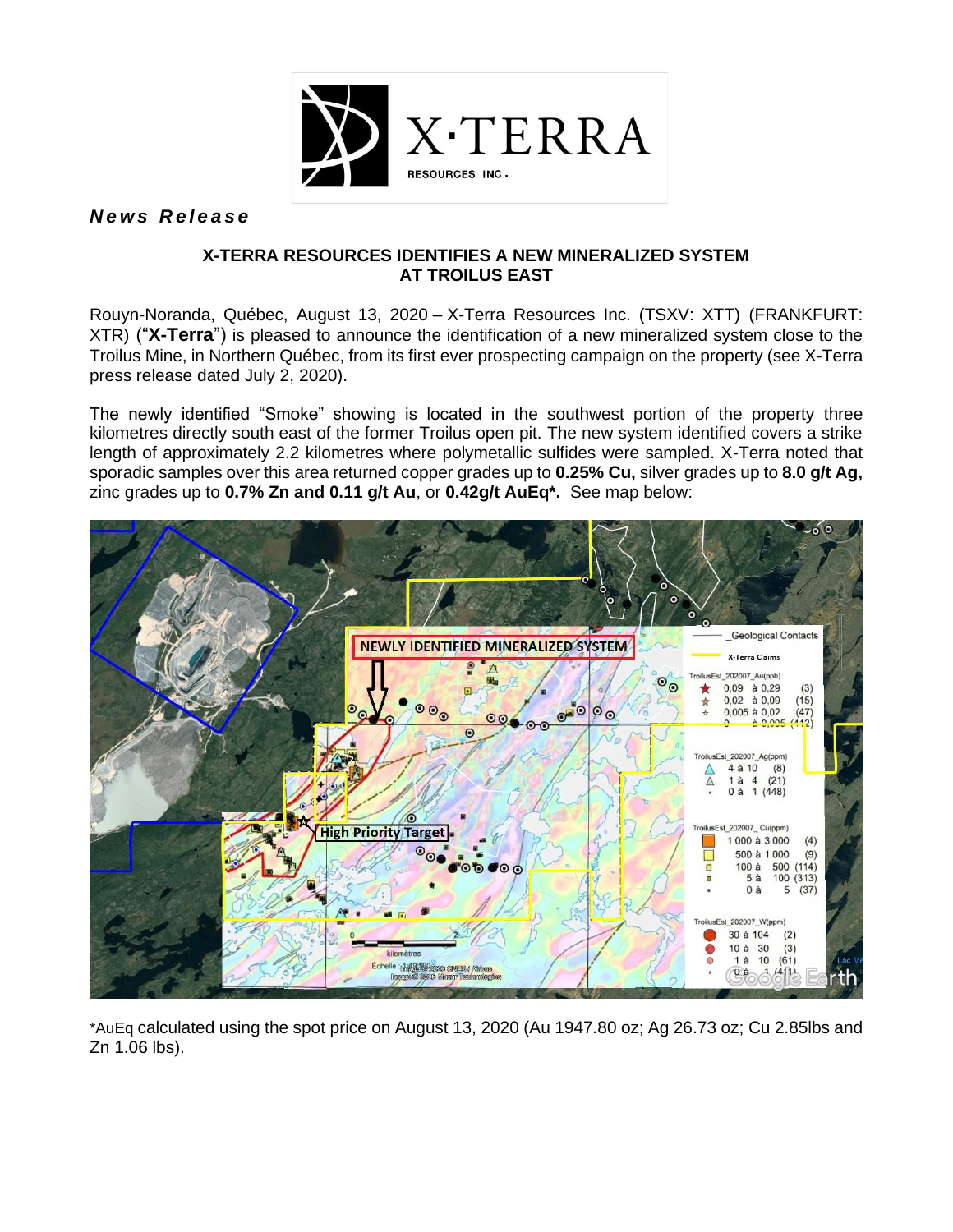"Being able to define gold, silver and copper mineralization with varied geological features consistent with the Troilus deposit is a remarkable achievement from the first prospecting program. Considering that the cut-off grade of the Troilus Gold resource calculation is 0.30 g/t AuEq (see Troilus Gold Corp. ("TLG") press release dated July 28, 2020). The X-Terra exploration team considers these results more than encouraging as we advance towards the next step of exploration. In addition, the mineralized system identified correlates to a series of historical electromagnetic anomalies which have never been drill tested. The teams have already begun planning the next phase of work which should commence shortly." stated Michael Ferreira, President and Chief Executive Officer of X-Terra.

The mineralization is hosted in a folded sequence of mafic to felsic flows injected by diorite intrusions. To the north-east, the mineralized system is interwoven into the Parker intrusion, a large poly phased felsic intrusion. In addition, diorite breccia with sulfides stringers, fractures networks filled by sulfides associated with quart veining, and disseminated sulfides in mafic host rocks are common mineralized styles observed in and around the smoke showing. Polymetallic sulfides observed to date are pyrite, pyrrhotite, chalcopyrite and sphalerite. Furthermore, X-Terra's qualified person's observations and field expertise over X-Terra's ground and results support the comparison to that of the Troilus Gold mine which is supported by Troilus Gold's Technical report dated December 20, 2019, a copy of which is available on SEDAR at www.sedar.com.

A series of important alteration minerals (biotite, tremolite, sericite, garnet, aluminous silicate) observed alone, or in complex assemblage form halos of which known extensions are still unknown because of the limited amount of outcrops.

X-Terra wants to highlight that copper and silver grades from drill results disclosed by Troilus Gold are in the same range as these first surface results obtained from the smoke showing. Also, host rocks description, alteration and mineralization style, are considered similar. See TLG press release dated September 10, 2019.

**Table 1** outlines the grade distribution from 179 rock samples split between 140 bedrock chip samples and 30 boulder samples over an area of approximately 4.5 square kilometres

|                   | Ag $(g/t)$   | Cu (%)       | $Zn$ (%)       | Au $(g/t)$       |
|-------------------|--------------|--------------|----------------|------------------|
| Range             | 1.0 to $8.0$ | 0.05 to 0.25 | $0.1$ to $0.7$ | $0.05$ to $0.11$ |
| Number of samples |              | 23           | 10             |                  |

Note: Grab samples are selective by nature and may not be representative of average grades hosted on the property.

### **Quality assurance/quality control.**

Bedrock and boulder samples were obtained by manually chipping the bedrock and or erratic boulders. Samples positions were measured by GPS and recorded for quality assurance. Samples were sent to AGAT Laboratories where they were dried and crushed to 75% passing 10 mesh (2mm) (Code 200001), split to 250g and pulverized to 85% passing 200 mesh (75µm). Samples are then analyzed with Sodium Peroxide Fusion method (Code 201 378) with ICP-OES and ICP-MS Finish (per sample). They are also analyzed for Gold by Fire Assay with ICP-OES (30g) (Code 202052).